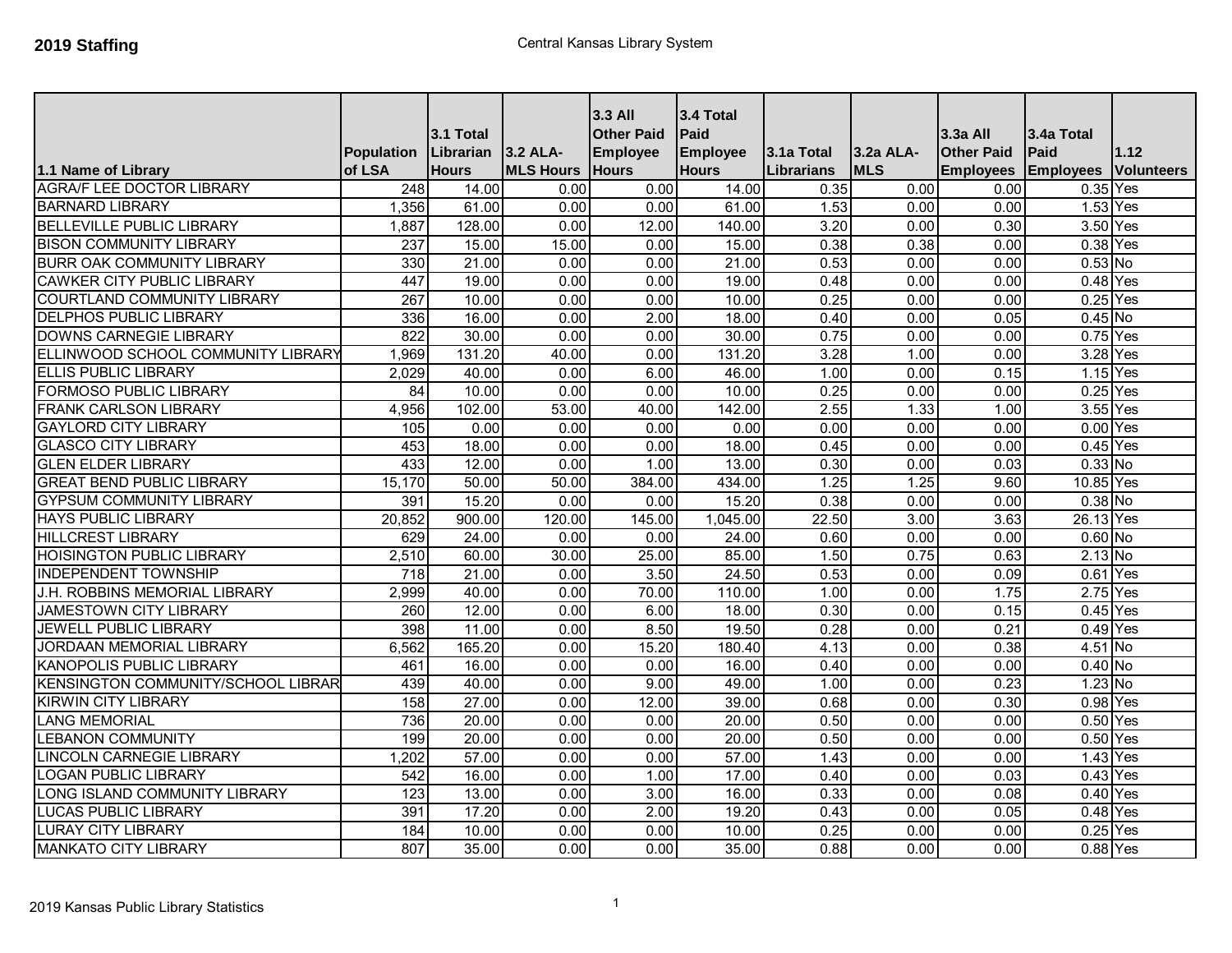| <b>MCCRACKEN PUBLIC LIBRARY</b> | 249    | 17.50  | 0.00   | 0.00    | 17.50    | 0.44  | 0.00 | 0.001 | $0.44$ Yes |  |
|---------------------------------|--------|--------|--------|---------|----------|-------|------|-------|------------|--|
| <b>MINNEAPOLIS PUBLIC</b>       | .933   | 65.00  | 0.00   | 4.00    | 69.00    | 1.631 | 0.00 | 0.10  | $1.73$ Yes |  |
| OSBORNE PUBLIC LIBRARY          | .291   | 74.50  | 0.00   | 8.00    | 82.50    | ∣.86  | 0.00 | 0.20  | $2.06$ Yes |  |
| OTIS COMMUNITY LIBRARY          | 265    | 18.00  | 0.00   | 0.00    | 18.00    | 0.45  | 0.00 | 0.00  | $0.45$ Yes |  |
| <b>PALCO PUBLIC LIBRARY</b>     | 274    | 15.00  | 0.00   | 0.00    | 15.00    | 0.38  | 0.00 | 0.00  | $0.38$ Yes |  |
| PHILLIPSBURG CITY LIBRARY       | 2,486  | 35.00  | 0.00   | 80.50   | 115.50   | 0.88  | 0.00 | 2.01  | 2.89 Yes   |  |
| PLAINVILLE MEMORIAL LIBRARY     | 1,837  | 75.00  | 0.00   | 21.00   | 96.00    | 1.881 | 0.00 | 0.53  | 2.40 No    |  |
| <b>PORT LIBRARY</b>             | 3,726  | 148.00 | 40.00  | 16.50   | 164.50   | 3.70  | 1.00 | 0.41  | 4.11 Yes   |  |
| RAE HOBSON MEMORIAL LIBRARY     | 108    | 10.00  | 0.00   | 0.00    | 10.00    | 0.25  | 0.00 | 0.00  | $0.25$ Yes |  |
| RANDALL PUBLIC LIBRARY          | 62     | 10.00  | 0.00   | 0.00    | 10.00    | 0.25  | 0.00 | 0.00  | $0.25$ Yes |  |
| RANDOLPH-DECKER PUB. LIB.       | 652    | 28.70  | 0.00   | 2.00    | 30.70    | 0.72  | 0.00 | 0.05  | $0.77$ Yes |  |
| RUSSELL PUBLIC LIBRARY          | 4,463  | 40.00  | 0.00   | 89.00   | 129.00   | 1.00  | 0.00 | 2.23  | 3.23 No    |  |
| <b>SALINA PUBLIC LIBRARY</b>    | 46.716 | 280.00 | 280.00 | .240.00 | 1,520.00 | 7.00  | 7.00 | 31.00 | 38.00 Yes  |  |
| <b>SCANDIA CITY LIBRARY</b>     | 3451   | 31.50  | 10.50  | 1.00    | 32.50    | 0.79  | 0.26 | 0.03  | 0.81 Yes   |  |
| SMITH CENTER PUBLIC LIBRARY     | ,581   | 77.00  | 0.00   | 0.00    | 77.00    | 1.93  | 0.00 | 0.00  | 1.93 Yes   |  |
| <b>STOCKTON</b>                 | .280   | 52.00  | 0.00   | 2.00    | 54.00    | 1.301 | 0.00 | 0.05  | 1.35 No    |  |
| <b>SUNSHINE CITY LIBRARY</b>    | 123    | 9.00   | 0.00   | 0.00    | 9.00     | 0.23  | 0.00 | 0.00  | $0.23$ Yes |  |
| SYLVAN GROVE PUBLIC LIBRARY     | 272    | 15.20  | 0.00   | 0.00    | 15.20    | 0.38  | 0.00 | 0.00  | $0.38$ Yes |  |

2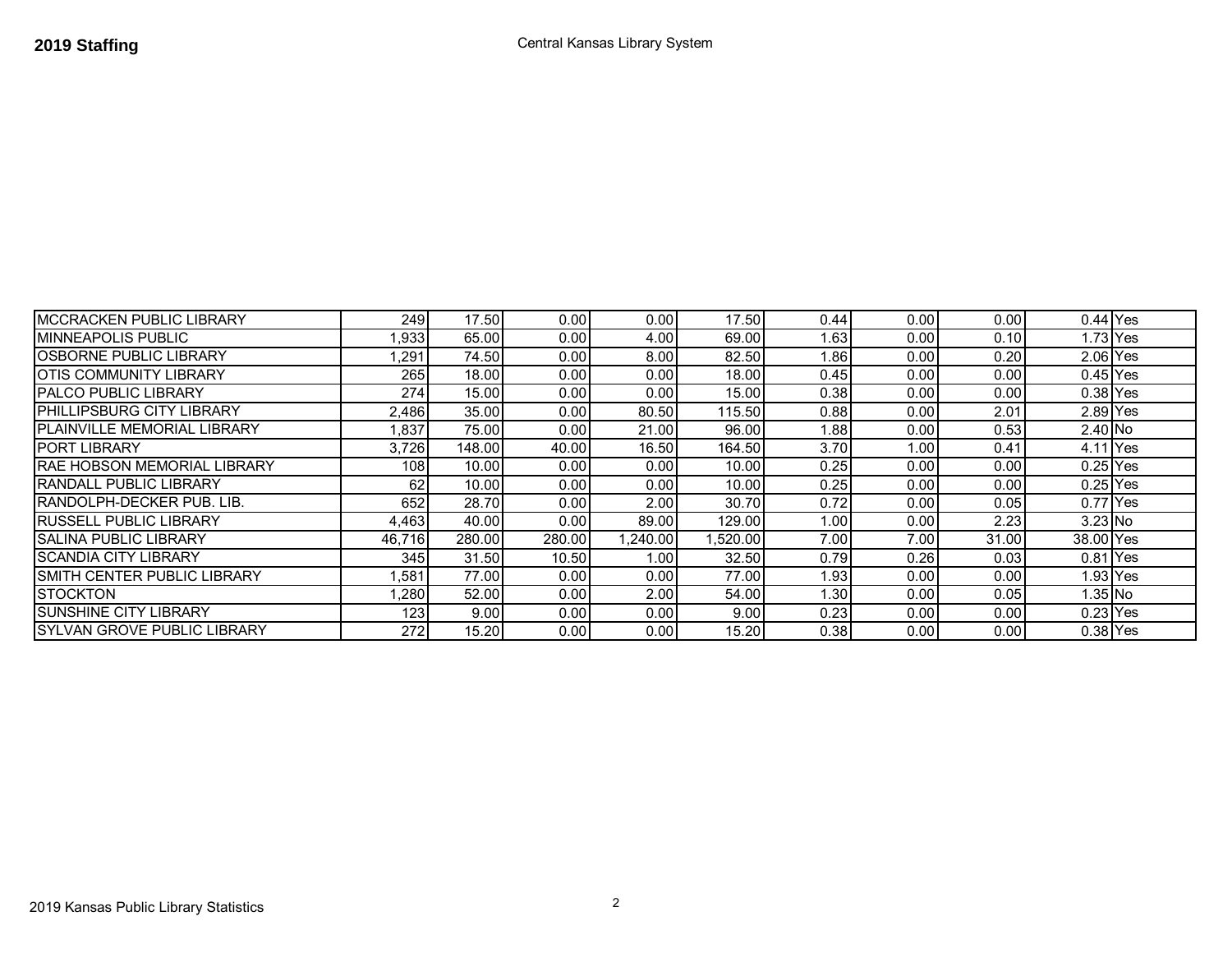|                                        |                   |              |                  | $3.3$ All         | 3.4 Total       |                   |            |                   |                  |                   |
|----------------------------------------|-------------------|--------------|------------------|-------------------|-----------------|-------------------|------------|-------------------|------------------|-------------------|
|                                        |                   | 3.1 Total    |                  | <b>Other Paid</b> | Paid            |                   |            | 3.3a All          | 3.4a Total       |                   |
|                                        | <b>Population</b> | Librarian    | 3.2 ALA-         | <b>Employee</b>   | <b>Employee</b> | 3.1a Total        | 3.2a ALA-  | <b>Other Paid</b> | Paid             | 1.12              |
| 1.1 Name of Library                    | of LSA            | <b>Hours</b> | <b>MLS Hours</b> | Hours             | <b>Hours</b>    | <b>Librarians</b> | <b>MLS</b> | <b>Employees</b>  | <b>Employees</b> | <b>Volunteers</b> |
| <b>AMERICUS TOWNSHIP LIBRARY</b>       | 1,777             | 59.00        | 0.00             | 0.00              | 59.00           | 1.48              | 0.00       | 0.00              | 1.48 No          |                   |
| <b>AXTELL PUBLIC LIBRARY</b>           | 401               | 12.00        | 0.00             | 1.00              | 13.00           | 0.30              | 0.00       | 0.03              | 0.33 Yes         |                   |
| <b>BEATTIE PUBLIC LIBRARY</b>          | 189               | 0.00         | 0.00             | 0.00              | 0.00            | 0.00              | 0.00       | 0.00              | $0.00$ Yes       |                   |
| <b>BLUE RAPIDS PUBLIC LIBRARY</b>      | 963               | 20.00        | 0.00             | 0.00              | 20.00           | 0.50              | 0.00       | 0.00              | $0.50$ Yes       |                   |
| <b>BURNS PUBLIC LIBRARY</b>            | 208               | 12.00        | 0.00             | 0.00              | 12.00           | 0.30              | 0.00       | 0.00              | 0.30 Yes         |                   |
| <b>CHAPMAN PUBLIC LIBRARY</b>          | 1,357             | 34.00        | 0.00             | 2.00              | 36.00           | 0.85              | 0.00       | 0.05              | $0.90$ Yes       |                   |
| <b>CLAY CENTER CARNEGIE LIBRARY</b>    | 3,989             | 132.00       | 0.00             | 24.40             | 156.40          | 3.30              | 0.00       | 0.61              | 3.91 Yes         |                   |
| <b>CLIFTON PUBLIC LIBRARY</b>          | $\overline{515}$  | 20.00        | 0.00             | 0.00              | 20.00           | 0.50              | 0.00       | 0.00              | 0.50 Yes         |                   |
| <b>BURNLEY MEMORIAL/Falls Township</b> | 1,066             | 16.00        | 0.00             | 0.00              | 16.00           | 0.40              | 0.00       | 0.00              | $0.40$ No        |                   |
| <b>COUNCIL GROVE PUBLIC LIBRARY</b>    | 2,079             | 81.00        | 0.00             | 0.00              | 81.00           | 2.03              | 0.00       | 0.00              | 2.03 Yes         |                   |
| <b>DOROTHY BRAMLAGE PUBLIC LIBRARY</b> | 32,594            | 160.00       | 80.00            | 560.00            | 720.00          | 4.00              | 2.00       | 14.00             | 18.00 Yes        |                   |
| <b>DWIGHT PUBLIC LIBRARY</b>           | 255               | 0.00         | 0.00             | 0.00              | 0.00            | 0.00              | 0.00       | 0.00              | $0.00$ Yes       |                   |
| ELM CREEK TOWNSHIP LIBRARY             | 284               | 10.00        | 0.00             | 0.00              | 10.00           | 0.25              | 0.00       | 0.00              | $0.25$ No        |                   |
| <b>EMPORIA PUBLIC LIBRARY</b>          | 29,552            | 390.00       | 280.00           | 246.00            | 636.00          | 9.75              | 7.00       | 6.15              | 15.90 Yes        |                   |
| <b>ENTERPRISE PUBLIC LIBRARY</b>       | 794               | 20.00        | 0.00             | 0.00              | 20.00           | 0.50              | 0.00       | 0.00              | $0.50$ Yes       |                   |
| <b>FLORENCE PUBLIC LIBRARY</b>         | 438               | 14.50        | 14.50            | 14.50             | 29.00           | 0.36              | 0.36       | 0.36              | 0.73 Yes         |                   |
| <b>FRANKFORT CITY LIBRARY</b>          | 695               | 51.20        | 0.00             | 0.00              | 51.20           | 1.28              | 0.00       | 0.00              | 1.28 Yes         |                   |
| <b>GOESSEL PUBLIC LIBRARY</b>          | 501               | 24.93        | 0.00             | 0.48              | 25.41           | 0.62              | 0.00       | 0.01              | $0.64$ Yes       |                   |
| <b>HANOVER PUBLIC</b>                  | 651               | 22.00        | 0.00             | 0.00              | 22.00           | 0.55              | 0.00       | 0.00              | $0.55$ Yes       |                   |
| HARTFORD/ELMENDARO TOWNSHIP            | 929               | 40.00        | 0.00             | 0.00              | 40.00           | 1.00              | 0.00       | 0.00              | 1.00 Yes         |                   |
| <b>HERINGTON PUBLIC LIBRARY</b>        | 2,304             | 34.08        | 0.00             | 49.45             | 83.53           | 0.85              | 0.00       | 1.24              | $2.09$ No        |                   |
| <b>HILLSBORO PUBLIC LIBRARY</b>        | 2,834             | 114.00       | 0.00             | 2.00              | 116.00          | 2.85              | 0.00       | 0.05              | $2.90$ No        |                   |
| <b>HOPE COMMUNITY LIBRARY</b>          | 334               | 16.00        | 0.00             | 0.00              | 16.00           | 0.40              | 0.00       | 0.00              | $0.40$ No        |                   |
| <b>LEONARDVILLE CITY LIBRARY</b>       | 436               | 17.00        | 0.00             | 0.00              | 17.00           | 0.43              | 0.00       | 0.00              | $0.43$ Yes       |                   |
| LYON COUNTY LIBRARY DIST. #1           | 1,148             | 20.00        | 0.00             | 0.00              | 20.00           | 0.50              | 0.00       | 0.00              | $0.50$ Yes       |                   |
| <b>MANHATTAN PUBLIC LIBRARY</b>        | 54,959            | 827.00       | 320.00           | 903.00            | 1,730.00        | 20.68             | 8.00       | 22.58             | 43.25 Yes        |                   |
| <b>MARION CITY LIBRARY</b>             | 1,787             | 40.00        | 0.00             | 45.00             | 85.00           | 1.00              | 0.00       | 1.13              | 2.13 Yes         |                   |
| <b>MARYSVILLE PUBLIC LIBRARY</b>       | 3,268             | 150.00       | 0.00             | 0.00              | 150.00          | 3.75              | 0.00       | 0.00              | 3.75 Yes         |                   |
| PEABODY TOWNSHIP LIBRARY               | 1,297             | 28.00        | 0.00             | 1.25              | 29.25           | 0.70              | 0.00       | 0.03              | 0.73 Yes         |                   |
| POTTAWATOMIE WABAUNSEE REGIONAL I      | 26,409            | 439.60       | 52.12            | 5.86              | 445.46          | 10.99             | 1.30       | 0.15              | 11.14 Yes        |                   |
| <b>RILEY CITY LIBRARY</b>              | 954               | 19.20        | 0.00             | 6.00              | 25.20           | 0.48              | 0.00       | 0.15              | $0.63$ Yes       |                   |
| <b>SOLOMON PUBLIC LIBRARY</b>          | 1,015             | 27.20        | 0.00             | 1.20              | 28.40           | 0.68              | 0.00       | 0.03              | $0.71$ No        |                   |
| <b>VERMILLION PUBLIC LIBRARY</b>       | 102               | 0.00         | 0.00             | 0.00              | 0.00            | 0.00              | 0.00       | 0.00              | $0.00$ Yes       |                   |
| <b>WAKEFIELD PUBLIC LIBRARY</b>        | 932               | 220.00       | 0.00             | 4.11              | 224.11          | 5.50              | 0.00       | 0.10              | 5.60 Yes         |                   |
| <b>WAMEGO PUBLIC LIBRARY</b>           | 4,762             | 198.00       | 0.00             | 205.00            | 403.00          | 4.95              | 0.00       | $\overline{5.13}$ | 10.08 Yes        |                   |
| <b>WASHINGTON PUBLIC LIBRARY</b>       | 1,062             | 35.00        | 0.00             | 25.00             | 60.00           | 0.88              | 0.00       | 0.63              | 1.50 Yes         |                   |
| <b>WATERVILLE PUBLIC LIBRARY</b>       | 639               | 28.00        | 0.00             | 0.00              | 28.00           | 0.70              | 0.00       | 0.00              | 0.70 Yes         |                   |
| <b>WHITE CITY PUBLIC LIBRARY</b>       | 569               | 0.00         | 0.00             | 0.00              | 0.00            | 0.00              | 0.00       | 0.00              | $0.00$ Yes       |                   |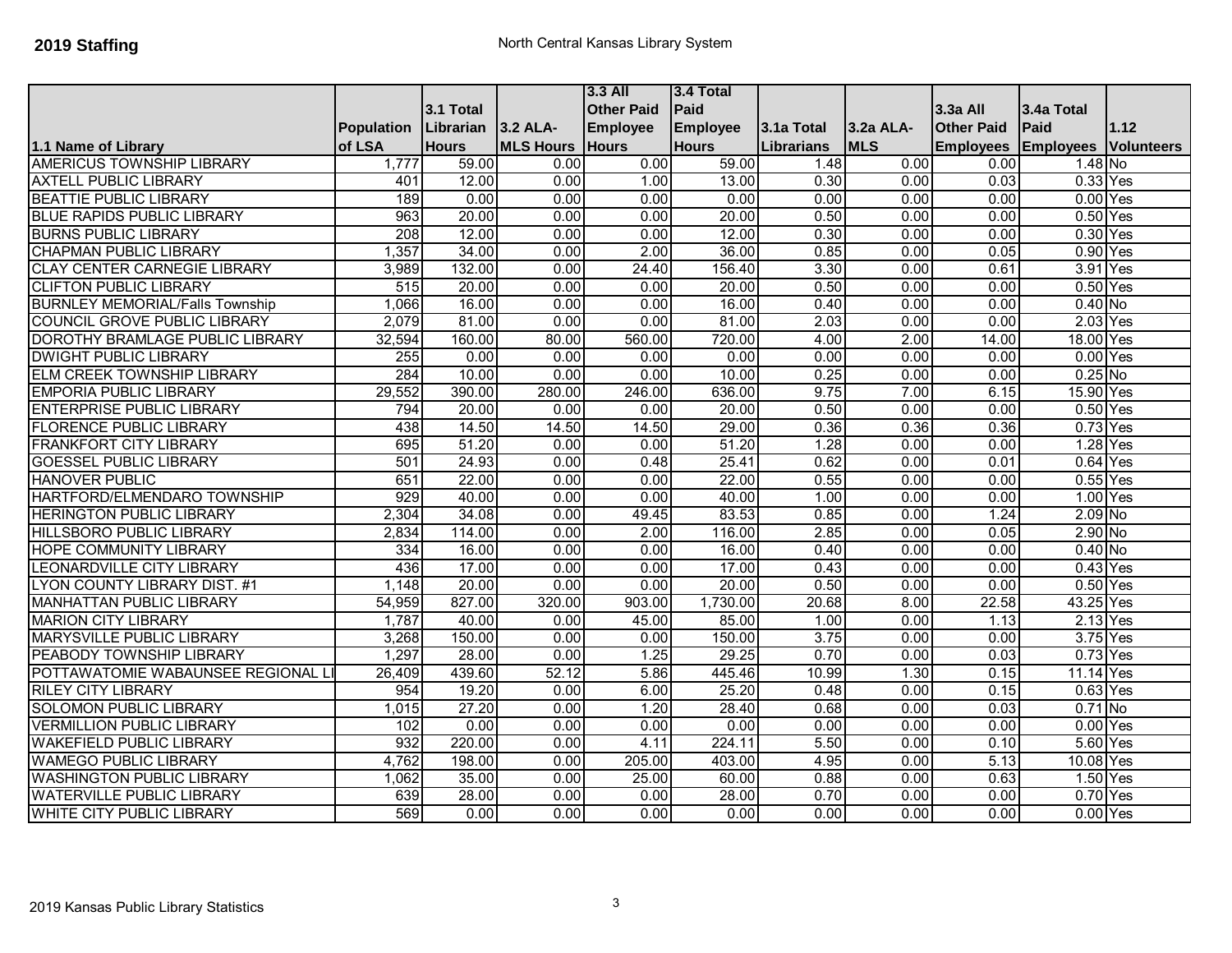|                                        |            |              |                  | $3.3$ All         | 3.4 Total       |            |            |                   |                  |                   |
|----------------------------------------|------------|--------------|------------------|-------------------|-----------------|------------|------------|-------------------|------------------|-------------------|
|                                        |            | 3.1 Total    |                  | <b>Other Paid</b> | Paid            |            |            | 3.3a All          | 3.4a Total       |                   |
|                                        | Population | Librarian    | 3.2 ALA-         | <b>Employee</b>   | <b>Employee</b> | 3.1a Total | 3.2a ALA-  | <b>Other Paid</b> | Paid             | 1.12              |
| 1.1 Name of Library                    | of LSA     | <b>Hours</b> | <b>MLS Hours</b> | <b>Hours</b>      | <b>Hours</b>    | Librarians | <b>MLS</b> | <b>Employees</b>  | <b>Employees</b> | <b>Volunteers</b> |
| <b>BALDWIN CITY LIBRARY</b>            | 4,691      | 68.00        | 27.00            | 75.00             | 143.00          | 1.70       | 0.68       | 1.88              | 3.58 Yes         |                   |
| <b>BARNES READING ROOM</b>             | 492        | 20.00        | 0.00             | 1.00              | 21.00           | 0.50       | 0.00       | 0.03              | $0.53$ Yes       |                   |
| BASEHOR COMMUNITY LIBRARY, DIST #2, L  | 11,265     | 388.00       | 88.00            | 52.00             | 440.00          | 9.70       | 2.20       | 1.30              | 11.00 Yes        |                   |
| <b>BECK-BOOKMAN LIBRARY</b>            | 3,248      | 110.00       | 0.00             | 8.00              | 118.00          | 2.75       | 0.00       | 0.20              | 2.95 Yes         |                   |
| <b>BERN COMMUNITY LIBRARY</b>          | 373        | 24.00        | 0.00             | 0.00              | 24.00           | 0.60       | 0.00       | 0.00              | $0.60$ Yes       |                   |
| <b>BONNER SPRINGS CITY LIBRARY</b>     | 7,804      | 120.00       | 80.00            | 221.00            | 341.00          | 3.00       | 2.00       | 5.53              | 8.53 Yes         |                   |
| <b>BURLINGAME COMMUNITY LIBRARY</b>    | 890        | 55.00        | 0.00             | 0.00              | 55.00           | 1.38       | 0.00       | 0.00              | 1.38 Yes         |                   |
| <b>CARBONDALE CITY LIBRARY</b>         | 1,377      | 34.00        | 34.00            | 18.00             | 52.00           | 0.85       | 0.85       | 0.45              | 1.30 No          |                   |
| <b>CENTRALIA COMMUNITY LIBRARY</b>     | 517        | 16.50        | 0.00             | 17.00             | 33.50           | 0.41       | 0.00       | 0.43              | 0.84 Yes         |                   |
| <b>CORNING CITY LIBRARY</b>            | 163        | 15.00        | 0.00             | 0.00              | 15.00           | 0.38       | 0.00       | 0.00              | $0.38$ No        |                   |
| <b>DELAWARE TOWNSHIP LIBRARY</b>       | 1,886      | 39.00        | 39.00            | 20.00             | 59.00           | 0.98       | 0.98       | 0.50              | 1.48 Yes         |                   |
| <b>EFFINGHAM COMMUNITY LIBRARY</b>     | 521        | 29.00        | 0.00             | 0.00              | 29.00           | 0.73       | 0.00       | 0.00              | $0.73$ Yes       |                   |
| <b>EUDORA PUBLIC LIBRARY</b>           | 7,755      | 252.00       | 80.00            | 9.00              | 261.00          | 6.30       | 2.00       | 0.23              | $6.53$ No        |                   |
| <b>HIAWATHA/MORRILL PUBLIC LIBRARY</b> | 3,134      | 224.00       | 40.00            | 0.00              | 224.00          | 5.60       | 1.00       | 0.00              | 5.60 Yes         |                   |
| <b>HORTON PUBLIC LIBRARY</b>           | 1,688      | 34.16        | 34.16            | 34.00             | 68.16           | 0.85       | 0.85       | 0.85              | 1.70 Yes         |                   |
| <b>JOHNSON COUNTY LIBRARY</b>          | 450,146    | 2,179.83     | 2,112.98         | 7,860.75          | 10,040.58       | 54.50      | 52.82      | 196.52            | 251.01 Yes       |                   |
| KANSAS CITY, KANSAS PUBLIC LIBRARY     | 157,520    | 1,000.00     | 1,000.00         | 4,099.20          | 5,099.20        | 25.00      | 25.00      | 102.48            | 127.48 Yes       |                   |
| <b>LANSING COMMUNITY LIBRARY</b>       | 11,964     | 80.00        | 40.00            | 68.00             | 148.00          | 2.00       | 1.00       | 1.70              | 3.70 Yes         |                   |
| LAWRENCE PUBLIC LIBRARY                | 97,286     | 836.00       | 836.00           | 1,861.60          | 2,697.60        | 20.90      | 20.90      | 46.54             | 67.44 Yes        |                   |
| LEAVENWORTH PUBLIC LIBRARY             | 36,062     | 220.00       | 180.00           | 606.00            | 826.00          | 5.50       | 4.50       | 15.15             | 20.65 Yes        |                   |
| LIBRARY DISTRICT #1, DONIPHAN COUNTY   | 7,139      | 270.00       | 40.00            | 124.75            | 394.75          | 6.75       | 1.00       | 3.12              | 9.87 Yes         |                   |
| LIBRARY DISTRICT #1, MIAMI COUNTY      | 9,107      | 120.00       | 80.00            | 252.00            | 372.00          | 3.00       | 2.00       | 6.30              | 9.30 Yes         |                   |
| LINWOOD COMMUNITY LIBRARY DISTRICT #   | 4,325      | 40.00        | 40.00            | 80.00             | 120.00          | 1.00       | 1.00       | 2.00              | 3.00 Yes         |                   |
| <b>LYNDON CARNEGIE LIBRARY</b>         | 1,497      | 66.00        | 0.00             | 1.00              | 67.00           | 1.65       | 0.00       | 0.03              | 1.68 Yes         |                   |
| <b>MARY COTTON PUBLIC LIBRARY</b>      | 2,564      | 40.00        | 0.00             | 77.50             | 117.50          | 1.00       | 0.00       | 1.94              | 2.94             | Yes               |
| <b>MCLOUTH PUBLIC LIBRARY</b>          | 844        | 35.00        | 0.00             | 11.50             | 46.50           | 0.88       | 0.00       | 0.29              | 1.16 Yes         |                   |
| MERIDEN-OZAWKIE PUBLIC LIBRARY         | 4,502      | 40.00        | 0.00             | 90.00             | 130.00          | 1.00       | 0.00       | 2.25              | 3.25 Yes         |                   |
| NORTONVILLE PUBLIC LIBRARY             | 905        | 35.00        | 0.00             | 26.00             | 61.00           | 0.88       | 0.00       | 0.65              | 1.53 Yes         |                   |
| <b>OLATHE PUBLIC LIBRARY</b>           | 139,605    | 623.30       | 623.30           | 1,827.50          | 2,450.80        | 15.58      | 15.58      | 45.69             | 61.27 Yes        |                   |
| <b>OSAGE CITY PUBLIC LIBRARY</b>       | 2,821      | 80.00        | 40.00            | 72.00             | 152.00          | 2.00       | 1.00       | 1.80              | 3.80 Yes         |                   |
| <b>OSAWATOMIE PUBLIC LIBRARY</b>       | 4,266      | 40.00        | 0.00             | 138.00            | 178.00          | 1.00       | 0.00       | 3.45              | 4.45             | Yes               |
| <b>OSKALOOSA PUBLIC LIBRARY</b>        | 2,136      | 36.00        | 36.00            | 37.00             | 73.00           | 0.90       | 0.90       | 0.93              | 1.83 Yes         |                   |
| <b>OTTAWA LIBRARY</b>                  | 12,267     | 94.58        | 94.58            | 437.89            | 532.47          | 2.36       | 2.36       | 10.95             | 13.31 Yes        |                   |
| <b>OVERBROOK PUBLIC LIBRARY</b>        | 1,022      | 57.00        | 40.00            | 23.00             | 80.00           | 1.43       | 1.00       | 0.58              | 2.00 Yes         |                   |
| PAOLA FREE LIBRARY                     | 5,670      | 241.00       | 40.00            | 7.00              | 248.00          | 6.03       | 1.00       | 0.18              | 6.20 Yes         |                   |
| POMONA COMMUNITY LIBRARY               | 821        | 36.00        | 0.00             | 28.00             | 64.00           | 0.90       | 0.00       | 0.70              | 1.60 Yes         |                   |
| RICHMOND PUBLIC LIBRARY                | 458        | 27.00        | 0.00             | 8.00              | 35.00           | 0.68       | 0.00       | 0.20              | $0.88$ Yes       |                   |
| ROSSVILLE COMMUNITY LIBRARY            | 1,896      | 98.00        | 0.00             | 2.00              | 100.00          | 2.45       | 0.00       | 0.05              | 2.50 Yes         |                   |
| <b>SENECA FREE LIBRARY</b>             | 2,052      | 40.00        | 0.00             | 54.00             | 94.00           | 1.00       | 0.00       | 1.35              | $2.35$ No        |                   |
| <b>SILVER LAKE LIBRARY</b>             | 2,014      | 140.00       | 36.00            | 0.00              | 140.00          | 3.50       | 0.90       | 0.00              | 3.50 Yes         |                   |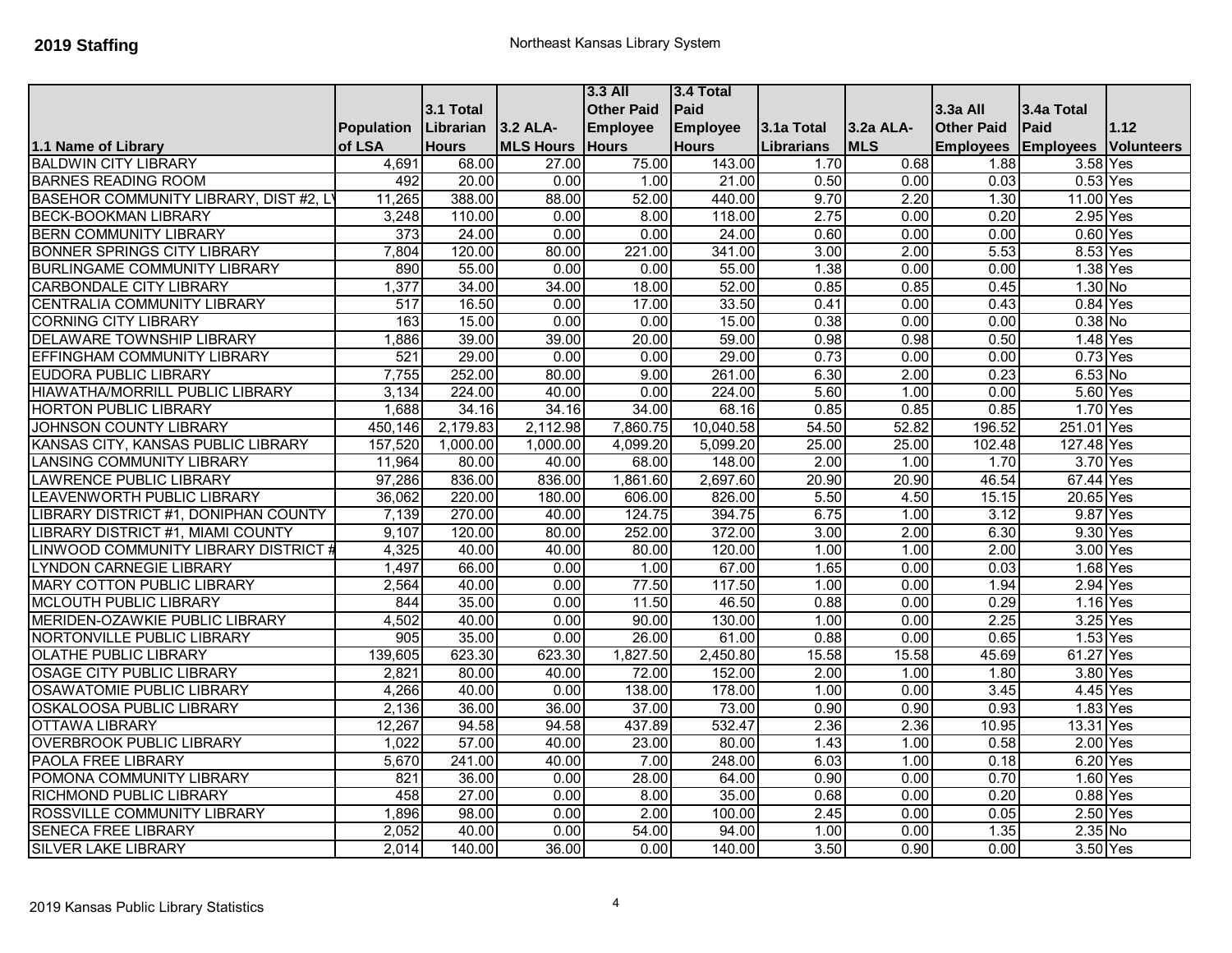## **2019 Staffing 2019 Staffing 1988 1989 Staffing Northeast Kansas Library System**

| ITONGANOXIE PUBLIC LIBRARY             | 5.524   | 120.00  | 40.00  | 100.00   | 220.00   | 3.00 <sub>l</sub> | .001  | 2.50              | 5.50 Yes   |          |
|----------------------------------------|---------|---------|--------|----------|----------|-------------------|-------|-------------------|------------|----------|
| ITOPEKA AND SHAWNEE COUNTY PUBLIC LII  | 173.589 | .400.00 | 160.00 | 5.899.00 | ا299.00. | 35.00             | 29.00 | 147.48            | 182.48 Yes |          |
| <b>IWELLSVILLE CITY LIBRARY</b>        | 801     | 76.00   | 0.00 l | 0.16I    | 76.16    | .901              | 0.00  | 0.00              |            | .90 Yes  |
| <b>IWETMORE PUBLIC LIBRARY</b>         | 362     | 20.50   | 0.00 l | 0.00     | 20.50    | 0.51              | 0.00  | 0.00              | 0.51 IYes  |          |
| <b>IWILLIAMSBURG COMMUNITY LIBRARY</b> | 397     | 32.00   | 0.00 l | 14.00    | 46.00    | 0.80 I            | 0.00  | 0.35 <sub>1</sub> |            | .15 lYes |
| <b>IWINCHESTER PUBLIC LIBRARY</b>      | .1431   | 42.00   | 0.00 l | 7.001    | 49.00    | .05               | 0.001 | 0.18              |            | .23 lYes |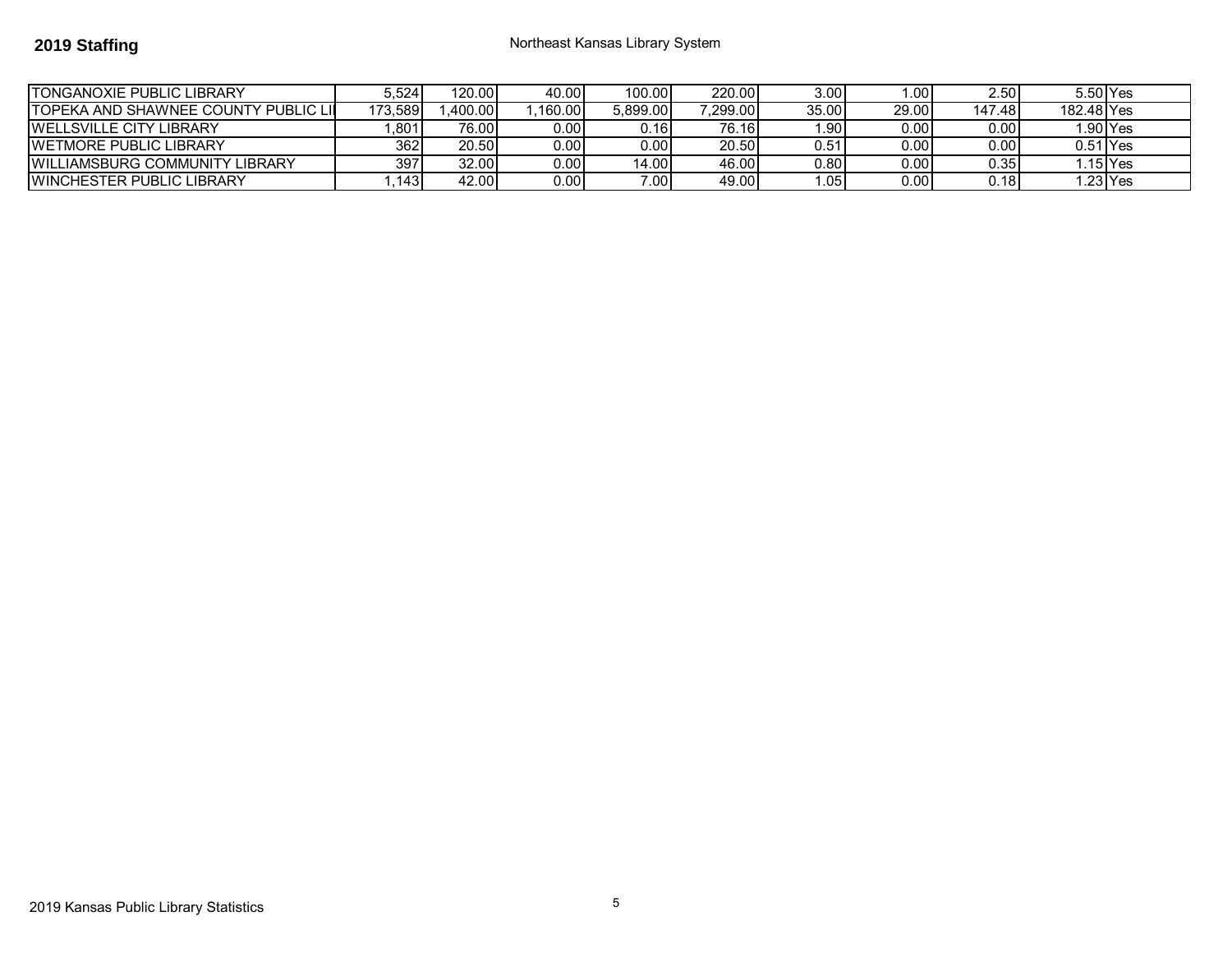|                                       |                   |                    |                  | <b>3.3 All</b>    | $3.4$ Total     |            |             |                            |             |                              |
|---------------------------------------|-------------------|--------------------|------------------|-------------------|-----------------|------------|-------------|----------------------------|-------------|------------------------------|
|                                       |                   | 3.1 Total          |                  | <b>Other Paid</b> | Paid            |            |             | $3.3a$ All                 | l3.4a Total |                              |
|                                       | <b>Population</b> | Librarian 3.2 ALA- |                  | <b>Employee</b>   | <b>Employee</b> | 3.1a Total | 3.2a ALA-   | <b>Other Paid</b>          | <b>Paid</b> | 1.12                         |
| 1.1 Name of Library                   | of LSA            | <b>Hours</b>       | <b>MLS Hours</b> | <b>Hours</b>      | <b>Hours</b>    | Librarians | <b>IMLS</b> | <b>Employees Employees</b> |             | <i><b>Nolunteers</b></i>     |
| <b>ATWOOD PUBLIC LIBRARY</b>          | 2,508             | 35.00              | 35.00            | 24.00             | 59.00           | 0.88       | 0.88        | 0.60                       |             | 1.48 Yes                     |
| <b>BIRD CITY PUBLIC LIBRARY</b>       | 434               | 17.50              | 0.00             | 1.00              | 18.50           | 0.44       | 0.00        | 0.03                       | $0.46$ No   |                              |
| <b>COLBY/PIONEER MEMORIAL LIBRARY</b> | 5,317             | 40.00              | 40.00            | 266.00            | 306.00          | 1.00       | 1.00        | 6.65                       | 7.65 Yes    |                              |
| <b>GOODLAND PUBLIC LIBRARY</b>        | 4,386             | 154.00             | 0.00             | 12.00             | 166.00          | 3.85       | 0.00        | 0.30                       | 4.15 No     |                              |
| <b>GOVE CITY LIBRARY</b>              | 70                | 9.00               | 0.00             | 0.00              | 9.00            | 0.23       | 0.00        | 0.00                       | $0.23$ Yes  |                              |
| <b>GRAINFIELD CITY LIBRARY</b>        | 245               | 9.00               | 0.00             | 0.00              | 9.00            | 0.23       | 0.00        | 0.00                       | $0.23$ No   |                              |
| <b>GRINNELL/MOORE FAMILY LIBRARY</b>  | 231               | 6.00               | 0.00             | 0.00              | 6.00            | 0.15       | 0.00        | 0.00                       | $0.15$ Yes  |                              |
| <b>JAY JOHNSON PUBLIC LIBRARY</b>     | 1,021             | 56.98              | 0.00             | 26.63             | 83.61           | 1.42       | 0.00        | 0.67                       | 2.09 Yes    |                              |
| <b>JENNINGS CITY LIBRARY</b>          | 92                | 10.38              | 0.00             | 0.00              | 10.38           | 0.26       | 0.00        | 0.00                       | 0.26 Yes    |                              |
| <b>LENORA PUBLIC LIBRARY</b>          | 235               | 17.00              | 0.00             | 0.00              | 17.00           | 0.43       | 0.00        | 0.00                       | $0.43$ Yes  |                              |
| NORCATUR PUBLIC LIBRARY               | 146 I             | 0.00               | 0.00             | 0.00              | 0.00            | 0.00       | 0.00        | 0.00                       | 0.00 Yes    |                              |
| <b>NORTON PUBLIC LIBRARY</b>          | 2,768             | 130.00             | 0.00             | 32.00             | 162.00          | 3.25       | 0.00        | 0.80                       | 4.05 Yes    |                              |
| OAKLEY PUBLIC LIBRARY                 | 2,108             | 120.00             | 0.00             | 0.00              | 120.00          | 3.00       | 0.00        | 0.00                       | 3.00 No     |                              |
| <b>OBERLIN CITY LIBRARY</b>           | 1,725             | 30.25              | 0.00             | 58.50             | 88.75           | 0.76       | 0.00        | 1.46                       | $2.22$ Yes  |                              |
| <b>SELDEN PUBLIC LIBRARY</b>          | 213               | 0.00               | 0.00             | 0.00              | 0.00            | 0.00       | 0.00        | 0.00                       | $0.00$ Yes  |                              |
| <b>SHARON SPRINGS PUBLIC LIBRARY</b>  | 752               | 44.00              | 0.00             | 0.00              | 44.00           | 1.10       | 0.00        | 0.00                       |             | 1.10 $\overline{\text{Yes}}$ |
| <b>SHERIDAN COUNTY PUBLIC LIBRARY</b> | 2,533             | 65.00              | 0.00             | 2.00              | 67.00           | 1.63       | 0.00        | 0.05                       |             | 1.68 Yes                     |
| <b>ST. FRANCIS PUBLIC LIBRARY</b>     | 1,294             | 56.00              | 0.00             | 4.00              | 60.00           | 1.40       | 0.00        | 0.10                       | $1.50$ No   |                              |
| <b>WAKEENEY PUBLIC LIBRARY</b>        | ,738              | 67.00              | 0.00             | 4.00              | 71.00           | 1.68       | 0.00        | 0.10                       | 1.78 No     |                              |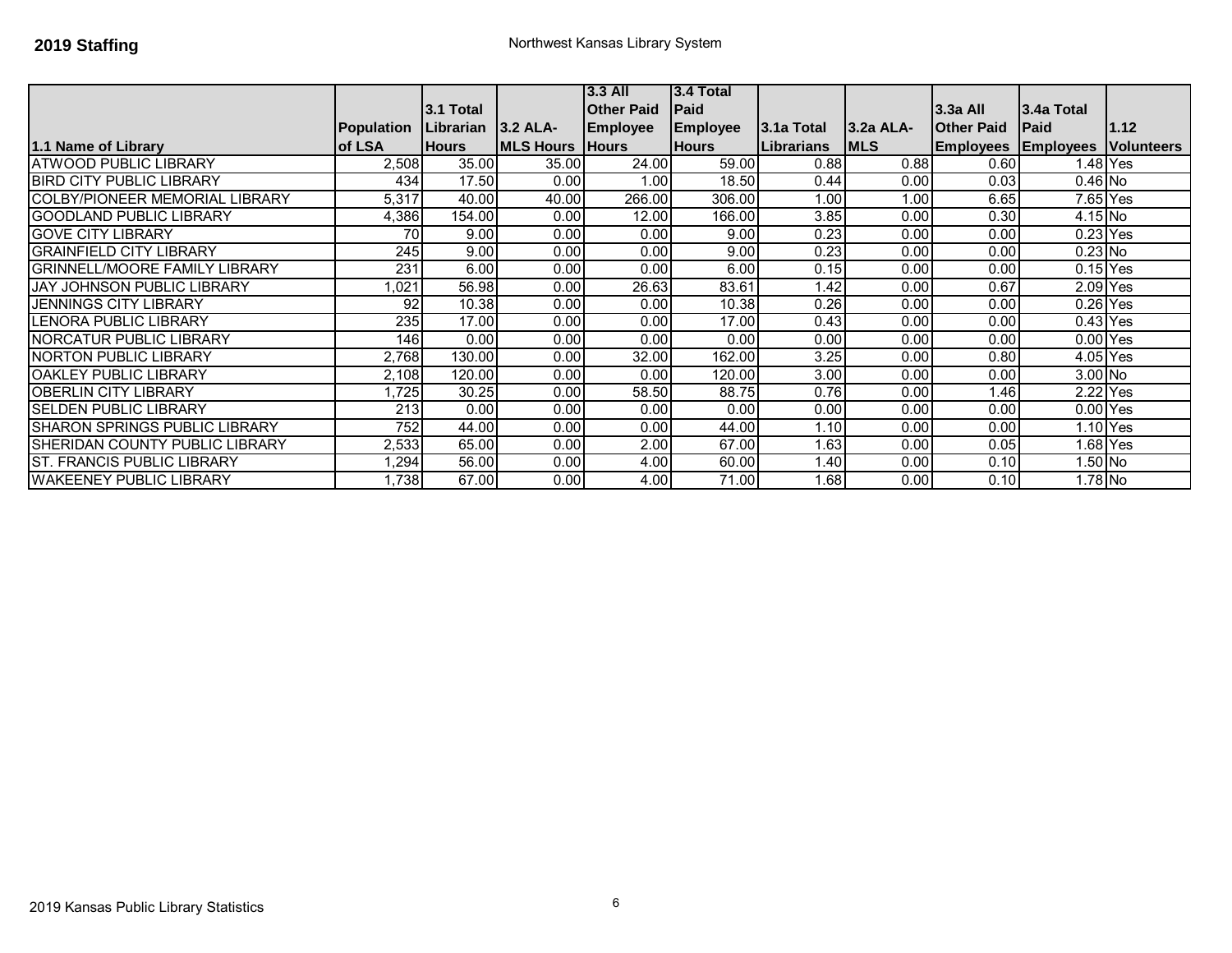|                                          |                   |              |                  | $3.3$ All         | 3.4 Total       |            |            |                   |                  |                   |
|------------------------------------------|-------------------|--------------|------------------|-------------------|-----------------|------------|------------|-------------------|------------------|-------------------|
|                                          |                   | 3.1 Total    |                  | <b>Other Paid</b> | Paid            |            |            | 3.3a All          | 3.4a Total       |                   |
|                                          | <b>Population</b> | Librarian    | 3.2 ALA-         | <b>Employee</b>   | <b>Employee</b> | 3.1a Total | 3.2a ALA-  | <b>Other Paid</b> | Paid             | 1.12              |
| 1.1 Name of Library                      | of LSA            | <b>Hours</b> | <b>MLS Hours</b> | <b>Hours</b>      | <b>Hours</b>    | Librarians | <b>MLS</b> | <b>Employees</b>  | <b>Employees</b> | <b>Volunteers</b> |
| <b>ANDOVER PUBLIC LIBRARY</b>            | 13,278            | 240.00       | 40.00            | 114.00            | 354.00          | 6.00       | 1.00       | 2.85              | 8.85 Yes         |                   |
| <b>ANTHONY PUBLIC LIBRARY</b>            | 2,099             | 90.00        | 0.00             | 14.00             | 104.00          | 2.25       | 0.00       | 0.35              | 2.60 Yes         |                   |
| ARKANSAS CITY PUBLIC LIBRARY             | 11,793            | 160.00       | 0.00             | 113.00            | 273.00          | 4.00       | 0.00       | 2.83              | 6.83 Yes         |                   |
| <b>ARLINGTON CITY LIBRARY</b>            | 451               | 16.00        | 16.00            | 0.00              | 16.00           | 0.40       | 0.40       | 0.00              | $0.40$ Yes       |                   |
| <b>ATTICA CITY LIBRARY</b>               | 563               | 19.00        | 0.00             | 1.20              | 20.20           | 0.48       | 0.00       | 0.03              | $0.51$ Yes       |                   |
| <b>AUGUSTA PUBLIC LIBRARY</b>            | 9,342             | 40.00        | 0.00             | 232.00            | 272.00          | 1.00       | 0.00       | 5.80              | 6.80 Yes         |                   |
| <b>BELLE PLAINE PUBLIC LIBRARY</b>       | 1,568             | 44.00        | 24.00            | 0.00              | 44.00           | 1.10       | 0.60       | 0.00              | $1.10$ No        |                   |
| <b>BRADFORD MEMORIAL LIBRARY</b>         | 12,993            | 120.00       | 80.00            | 258.00            | 378.00          | 3.00       | 2.00       | 6.45              | 9.45 Yes         |                   |
| <b>BUHLER PUBLIC LIBRARY</b>             | 1,286             | 36.55        | 0.00             | 4.18              | 40.73           | 0.91       | 0.00       | 0.10              | 1.02             | Yes               |
| <b>CALDWELL PUBLIC LIBRARY</b>           | 998               | 14.00        | 0.00             | 15.20             | 29.20           | 0.35       | 0.00       | 0.38              | 0.73 Yes         |                   |
| <b>CANTON TOWNSHIP</b>                   | 932               | 20.00        | 0.00             | 0.00              | 20.00           | 0.50       | 0.00       | 0.00              | $0.50$ Yes       |                   |
| <b>CHENEY PUBLIC LIBRARY</b>             | 2,761             | 48.00        | 0.00             | 2.00              | 50.00           | 1.20       | 0.00       | 0.05              | 1.25             | Yes               |
| <b>CLEARWATER PUBLIC LIBRARY</b>         | 2,543             | 66.00        | 36.00            | 32.00             | 98.00           | 1.65       | 0.90       | 0.80              | $2.45$ Yes       |                   |
| <b>COLWICH COMMUNITY LIBRARY</b>         | 2,370             | 40.00        | 0.00             | 40.00             | 80.00           | 1.00       | 0.00       | 1.00              | 2.00 Yes         |                   |
| <b>CONWAY SPRINGS CITY LIBRARY</b>       | 1,217             | 16.00        | 0.00             | 0.00              | 16.00           | 0.40       | 0.00       | 0.00              | $0.40$ Yes       |                   |
| <b>CUNNINGHAM PUBLIC LIBRARY</b>         | 448               | 12.50        | 0.00             | 0.00              | 12.50           | 0.31       | 0.00       | 0.00              | 0.31 Yes         |                   |
| <b>DERBY PUBLIC LIBRARY</b>              | 24,721            | 200.00       | 40.00            | 566.00            | 766.00          | 5.00       | 1.00       | 14.15             | 19.15 Yes        |                   |
| <b>DIXON TOWNSHIP LIBRARY</b>            | 616               | 11.00        | 0.00             | 4.00              | 15.00           | 0.28       | 0.00       | 0.10              | 0.38 Yes         |                   |
| <b>DOUGLASS PUBLIC LIBRARY</b>           | 2,463             | 40.00        | 0.00             | 34.00             | 74.00           | 1.00       | 0.00       | 0.85              | 1.85 Yes         |                   |
| <b>FARMER TOWNSHIP/CPMS LIBRARY</b>      | 359               | 36.00        | 0.00             | 0.00              | 36.00           | 0.90       | 0.00       | 0.00              | 0.90 Yes         |                   |
| <b>GARDEN PLAIN COMMUNITY LIBRARY</b>    | 900               | 13.00        | 0.00             | 0.00              | 13.00           | 0.33       | 0.00       | 0.00              | $0.33$ No        |                   |
| <b>GENESEO PUBLIC LIBRARY</b>            | 257               | 15.00        | 0.00             | 0.00              | 15.00           | 0.38       | 0.00       | 0.00              | 0.38 No          |                   |
| <b>GODDARD PUBLIC LIBRARY</b>            | 4,724             | 127.00       | 40.00            | 0.00              | 127.00          | 3.18       | 1.00       | 0.00              | 3.18 Yes         |                   |
| <b>HALSTEAD PUBLIC LIBRARY</b>           | 2,025             | 40.00        | 0.00             | 30.00             | 70.00           | 1.00       | 0.00       | 0.75              | 1.75 Yes         |                   |
| <b>HARDTNER PUBLIC LIBRARY</b>           | 158               | 12.00        | 0.00             | 0.00              | 12.00           | 0.30       | 0.00       | 0.00              | 0.30 Yes         |                   |
| <b>HARPER PUBLIC LIBRARY</b>             | 1,333             | 48.00        | 0.00             | 0.00              | 48.00           | 1.20       | 0.00       | 0.00              | $1.20$ No        |                   |
| <b>HAVEN PUBLIC LIBRARY</b>              | 1,196             | 60.00        | 0.00             | 10.00             | 70.00           | 1.50       | 0.00       | 0.25              | 1.75 Yes         |                   |
| HAYSVILLE COMMUNITY LIBRARY              | 11,264            | 342.00       | 0.00             | 0.00              | 342.00          | 8.55       | 0.00       | 0.00              | 8.55 Yes         |                   |
| <b>HESSTON PUBLIC LIBRARY</b>            | 3,734             | 124.00       | 40.00            | 29.00             | 153.00          | 3.10       | 1.00       | 0.73              | 3.83 Yes         |                   |
| <b>HUTCHINSON PUBLIC LIBRARY</b>         | 40,623            | 200.00       | 200.00           | 1,320.00          | 1,520.00        | 5.00       | 5.00       | 33.00             | 38.00 Yes        |                   |
| <b>IDA LONG GOODMAN MEMORIAL LIBRARY</b> | 1,188             | 40.00        | 0.00             | 80.00             | 120.00          | 1.00       | 0.00       | 2.00              | 3.00 Yes         |                   |
| <b>INMAN PUBLIC LIBRARY</b>              | 1,333             | 25.50        | 0.00             | 12.00             | 37.50           | 0.64       | 0.00       | 0.30              | 0.94 Yes         |                   |
| <b>KINGMAN CARNEGIE LIBRARY</b>          | 2,906             | 150.00       | 0.00             | 9.00              | 159.00          | 3.75       | 0.00       | 0.23              | 3.98 Yes         |                   |
| <b>KIOWA PUBLIC LIBRARY</b>              | 941               | 20.00        | 0.00             | 2.00              | 22.00           | 0.50       | 0.00       | 0.05              | $0.55$ Yes       |                   |
| <b>LEON PUBLIC LIBRARY</b>               | 730               | 208.00       | 0.00             | 0.00              | 208.00          | 5.20       | 0.00       | 0.00              | 5.20 Yes         |                   |
| <b>LINCOLN LIBRARY</b>                   | 1,854             | 40.00        | 0.00             | 114.50            | 154.50          | 1.00       | 0.00       | 2.86              | 3.86 Yes         |                   |
| <b>LINDSBORG COMMUNITY LIBRARY</b>       | 3,288             | 55.00        | 0.00             | 4.00              | 59.00           | 1.38       | 0.00       | 0.10              | 1.48 Yes         |                   |
| LITTLE RIVER COMMUNITY LIBRARY           | 706               | 30.50        | 0.00             | 0.00              | 30.50           | 0.76       | 0.00       | 0.00              | $0.76$ Yes       |                   |
| <b>LYONS PUBLIC LIBRARY</b>              | 3,511             | 30.00        | 0.00             | 67.00             | 97.00           | 0.75       | 0.00       | 1.68              | $2.43$ Yes       |                   |
| <b>MACKSVILLE CITY LIBRARY</b>           | 532               | 13.00        | 0.00             | 0.00              | 13.00           | 0.33       | 0.00       | 0.00              | 0.33 Yes         |                   |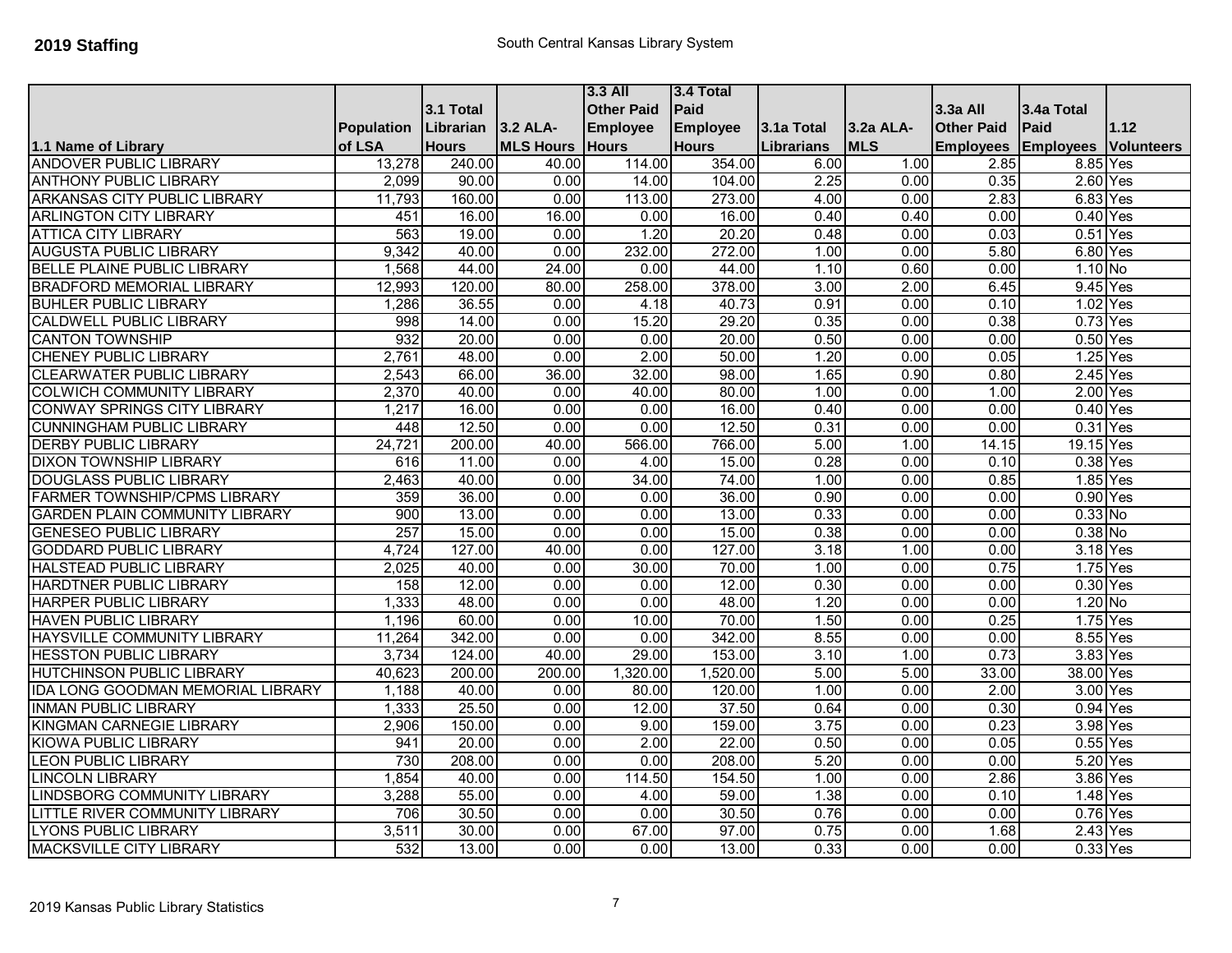| <b>MARQUETTE COMMUNITY LIBRARY</b>   | 756     | 17.00   | 0.00     | 0.00     | 17.00    | 0.43  | 0.00  | 0.00  | $0.43$ No             |  |
|--------------------------------------|---------|---------|----------|----------|----------|-------|-------|-------|-----------------------|--|
| <b>MCPHERSON PUBLIC LIBRARY</b>      | 13,077  | 40.00   | 40.00    | 440.00   | 480.00   | 1.00  | 1.00  | 11.00 | 12.00 Yes             |  |
| <b>MOUNDRIDGE PUBLIC LIBRARY</b>     | 1.864   | 54.70   | 40.00    | 30.50    | 85.20    | 1.37  | 1.00  | 0.76  | $2.13$ Yes            |  |
| <b>MT. HOPE PUBLIC LIBRARY</b>       | 1.028   | 25.00   | 0.00     | 0.00     | 25.00    | 0.63  | 0.00  | 0.00  | 0.63 Yes              |  |
| <b>MULVANE PUBLIC LIBRARY</b>        | 6.416   | 40.00   | 40.00    | 254.00   | 294.00   | 1.00  | 1.00  | 6.35  | 7.35 Yes              |  |
| <b>NEWTON PUBLIC LIBRARY</b>         | 18.746  | 80.00   | 80.00    | 324.00   | 404.00   | 2.00  | 2.00  | 8.10  | 10.10 Yes             |  |
| NICKERSON PUBLIC LIBRARY             | 1.007   | 30.00   | 0.00     | 0.00     | 30.00    | 0.75  | 0.00  | 0.00  | $0.75$ Yes            |  |
| NORA E. LARABEE MEMORIAL LIBRARY     | 956     | 25.00   | 0.00     | 20.00    | 45.00    | 0.63  | 0.00  | 0.50  | $1.13$ Yes            |  |
| <b>NORWICH PUBLIC</b>                | 450     | 11.00   | 0.00     | 0.00     | 11.00    | 0.28  | 0.00  | 0.00  | 0.28 Yes              |  |
| <b>OXFORD PUBLIC LIBRARY</b>         | 1,005   | 37.00   | 0.00     | 0.00     | 37.00    | 0.93  | 0.00  | 0.00  | 0.93 No               |  |
| <b>PARK CITY PUBLIC LIBRARY</b>      | 7,730   | 50.00   | 0.00     | 120.00   | 170.00   | 1.25  | 0.00  | 3.00  | $4.25$ Yes            |  |
| PARTRIDGE PUBLIC LIBRARY             | 242     | 20.00   | 0.00     | 8.50     | 28.50    | 0.50  | 0.00  | 0.21  | $\overline{0.71}$ Yes |  |
| POTWIN PUBLIC LIBRARY                | 640     | 24.00   | 0.00     | 0.00     | 24.00    | 0.60  | 0.00  | 0.00  | $0.60$ No             |  |
| <b>PRATT PUBLIC LIBRARY</b>          | 9.378   | 40.00   | 0.00     | 160.00   | 200.00   | 1.00  | 0.00  | 4.00  | 5.00 Yes              |  |
| <b>PRETTY PRAIRIE PUBLIC LIBRARY</b> | 653     | 80.00   | 0.00     | 0.00     | 80.00    | 2.00  | 0.00  | 0.00  | 2.00 No               |  |
| <b>ROSE HILL PUBLIC LIBRARY</b>      | 3,965   | 40.00   | 0.00     | 31.20    | 71.20    | 1.00  | 0.00  | 0.78  | 1.78 Yes              |  |
| RUTH DOLE MEMORIAL LIBRARY           | 856     | 0.00    | 0.00     | 19.20    | 19.20    | 0.00  | 0.00  | 0.48  | $0.48$ Yes            |  |
| <b>SEDGWICK/LILLIAN TEAR</b>         | .641    | 32.00   | 0.00     | 0.00     | 32.00    | 0.80  | 0.00  | 0.00  | $0.80$ Yes            |  |
| <b>SOUTH HAVEN TOWNSHIP LIBRARY</b>  | 476     | 11.00   | 0.00     | 0.00     | 11.00    | 0.28  | 0.00  | 0.00  | $0.28$ Yes            |  |
| <b>STERLING FREE PUBLIC LIBRARY</b>  | 2.210   | 40.00   | 0.00     | 35.00    | 75.00    | 1.00  | 0.00  | 0.88  | $1.88$ Yes            |  |
| ISYLVIA PUBLIC LIBRARY               | 206     | 10.00   | 0.00     | 0.00     | 10.00    | 0.25  | 0.00  | 0.00  | $0.25$ Yes            |  |
| <b>TOWANDA PUBLIC LIBRARY</b>        | ,460    | 65.00   | 0.00     | 24.00    | 89.00    | 1.63  | 0.00  | 0.60  | 2.23 No               |  |
| <b>TURON COMMUNITY LIBRARY</b>       | 372     | 15.00   | 0.00     | 0.00     | 15.00    | 0.38  | 0.00  | 0.00  | 0.38 Yes              |  |
| <b>UDALL PUBLIC LIBRARY</b>          | 714     | 18.00   | 0.00     | 0.00     | 18.00    | 0.45  | 0.00  | 0.00  | $0.45$ No             |  |
| <b>VALLEY CENTER PUBLIC LIBRARY</b>  | 7,313   | 87.52   | 0.00     | 104.15   | 191.67   | 2.19  | 0.00  | 2.60  | 4.79 Yes              |  |
| <b>VIOLA TOWNSHIP</b>                | 487     | 12.00   | 0.00     | 2.50     | 14.50    | 0.30  | 0.00  | 0.06  | 0.36 Yes              |  |
| <b>WALTON COMMUNITY LIBRARY</b>      | 231     | 8.00    | 0.00     | 0.00     | 8.00     | 0.20  | 0.00  | 0.00  | $0.20$ No             |  |
| <b>WELLINGTON PUBLIC</b>             | 7.748   | 40.00   | 40.00    | 285.00   | 325.00   | 1.00  | 1.00  | 7.13  | 8.13 Yes              |  |
| WHITEWATER MEMORIAL LIBRARY          | 723     | 77.82   | 0.00     | 1.32     | 79.14    | 1.95  | 0.00  | 0.03  | 1.98 Yes              |  |
| <b>WICHITA PUBLIC LIBRARY</b>        | 389,255 | .240.00 | 1.200.00 | 3,240.00 | 4,480.00 | 31.00 | 30.00 | 81.00 | 112.00 Yes            |  |
| <b>WINFIELD PUBLIC LIBRARY</b>       | 12,057  | 200.00  | 0.00     | 132.04   | 332.04   | 5.00  | 0.00  | 3.30  | 8.30 Yes              |  |
| <b>ZENDA PUBLIC LIBRARY</b>          | 151     | 12.40   | 0.00     | 0.00     | 12.40    | 0.31  | 0.00  | 0.00  | $0.31$ Yes            |  |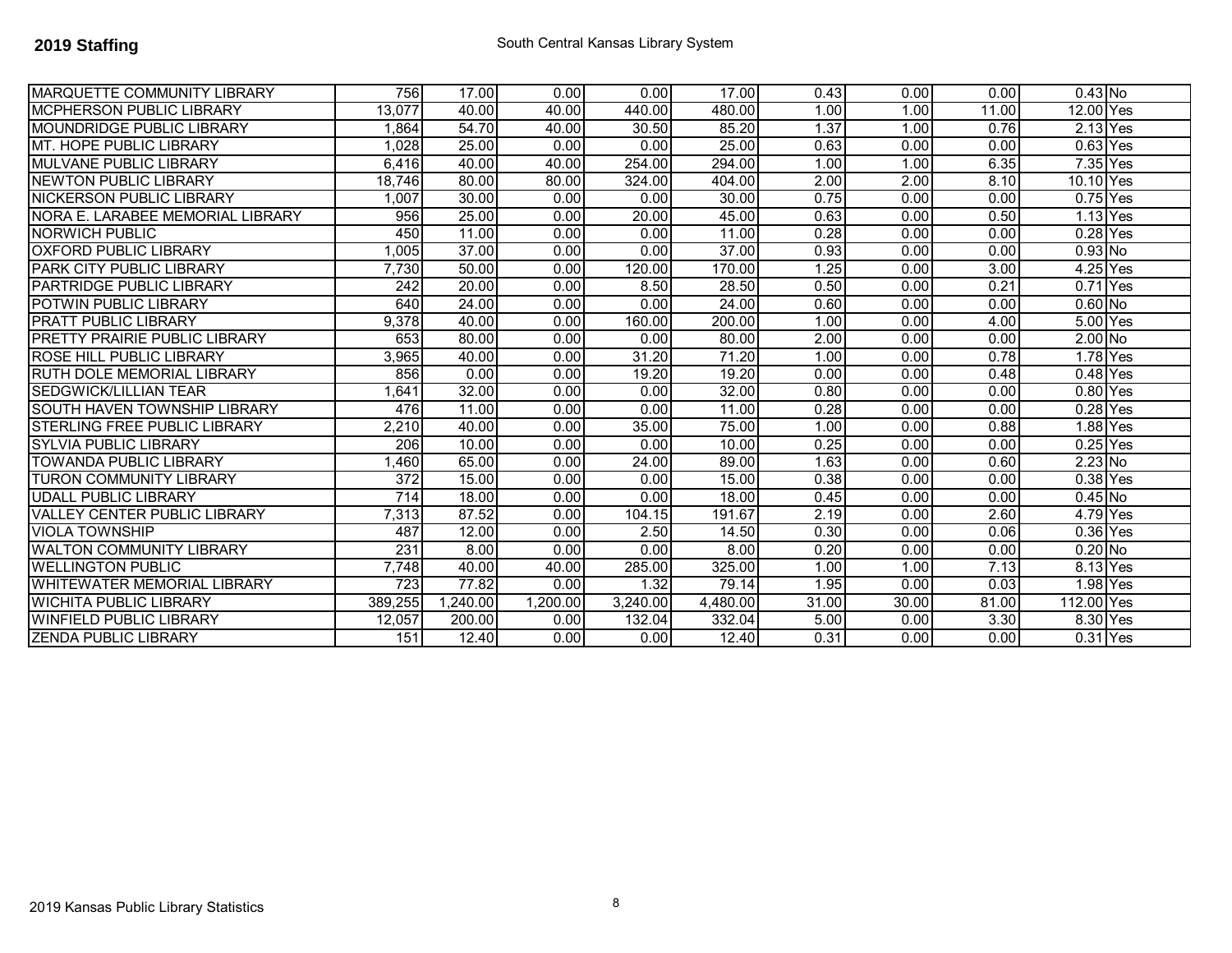|                                        |                   |              |                  | $3.3$ All         | 3.4 Total       |            |            |                   |                  |                   |
|----------------------------------------|-------------------|--------------|------------------|-------------------|-----------------|------------|------------|-------------------|------------------|-------------------|
|                                        |                   | 3.1 Total    |                  | <b>Other Paid</b> | Paid            |            |            | 3.3a All          | 3.4a Total       |                   |
|                                        | <b>Population</b> | Librarian    | 3.2 ALA-         | <b>Employee</b>   | <b>Employee</b> | 3.1a Total | 3.2a ALA-  | <b>Other Paid</b> | Paid             | 1.12              |
| 1.1 Name of Library                    | of LSA            | <b>Hours</b> | <b>MLS Hours</b> | <b>Hours</b>      | <b>Hours</b>    | Librarians | <b>MLS</b> | <b>Employees</b>  | <b>Employees</b> | <b>Volunteers</b> |
| <b>ALTOONA PUBLIC LIBRARY</b>          | 380               | 19.00        | 0.00             | 0.00              | 19.00           | 0.48       | 0.00       | 0.00              | $0.48$ No        |                   |
| <b>ARMA CITY LIBRARY</b>               | 1,434             | 34.00        | 0.00             | 0.00              | 34.00           | 0.85       | 0.00       | 0.00              | 0.85 Yes         |                   |
| <b>BRONSON PUBLIC LIBRARY</b>          | 12,935            | 18.00        | 0.00             | 0.00              | 18.00           | 0.45       | 0.00       | 0.00              | $0.45$ No        |                   |
| <b>CANEY CITY LIBRARY</b>              | 1,991             | 86.00        | 0.00             | 0.00              | 86.00           | 2.15       | 0.00       | 0.00              | $2.15$ Yes       |                   |
| <b>CEDAR VALE MEMORIAL LIBRARY</b>     | $\overline{517}$  | 27.50        | 0.00             | 0.00              | 27.50           | 0.69       | 0.00       | 0.00              | 0.69 Yes         |                   |
| <b>CHANUTE PUBLIC LIBRARY</b>          | 9,018             | 40.00        | 40.00            | 225.00            | 265.00          | 1.00       | 1.00       | 5.63              | 6.63 Yes         |                   |
| <b>CHERRYVALE PUBLIC LIBRARY</b>       | 2,152             | 40.00        | 0.00             | 35.00             | 75.00           | 1.00       | 0.00       | 0.88              | 1.88 Yes         |                   |
| <b>CHETOPA CITY LIBRARY</b>            | 1,035             | 20.00        | 0.00             | 0.00              | 20.00           | 0.50       | 0.00       | 0.00              | $0.50$ Yes       |                   |
| <b>COFFEY COUNTY LIBRARY</b>           | 8,233             | 750.05       | 80.00            | 93.00             | 843.05          | 18.75      | 2.00       | 2.33              | 21.08 Yes        |                   |
| <b>COFFEYVILLE PUBLIC LIBRARY</b>      | 9,366             | 120.00       | 120.00           | 320.00            | 440.00          | 3.00       | 3.00       | 8.00              | 11.00 Yes        |                   |
| <b>COLONY CITY LIBRARY</b>             | 410               | 9.00         | 0.00             | 0.00              | 9.00            | 0.23       | 0.00       | 0.00              | $0.23$ Yes       |                   |
| <b>COLUMBUS PUBLIC LIBRARY</b>         | 3,070             | 40.00        | 0.00             | 47.00             | 87.00           | 1.00       | 0.00       | 1.18              | $2.18$ Yes       |                   |
| <b>EDNA PUBLIC LIBRARY</b>             | 410               | 17.50        | 0.00             | 5.00              | 22.50           | 0.44       | 0.00       | 0.13              | $0.56$ No        |                   |
| ERIE CITY PUBLIC LIBRARY               | 1,085             | 40.00        | 0.00             | 22.00             | 62.00           | 1.00       | 0.00       | 0.55              | $1.55$ No        |                   |
| <b>EUREKA PUBLIC LIBRARY</b>           | 2,373             | 40.00        | 40.00            | 50.00             | 90.00           | 1.00       | 1.00       | 1.25              | $2.25$ Yes       |                   |
| <b>FALL RIVER PUBLIC LIBRARY</b>       | 148               | 8.00         | 0.00             | 0.00              | 8.00            | 0.20       | 0.00       | 0.00              | $0.20$ Yes       |                   |
| FORT SCOTT PUBLIC LIBRARY              | 7,765             | 80.00        | 40.00            | 124.00            | 204.00          | 2.00       | 1.00       | 3.10              | 5.10 Yes         |                   |
| <b>FREDONIA PUBLIC LIBRARY</b>         | 2,264             | 40.00        | 0.00             | 108.00            | 148.00          | 1.00       | 0.00       | 2.70              | 3.70 Yes         |                   |
| <b>GALENA PUBLIC LIBRARY</b>           | 2,875             | 48.00        | 0.00             | 14.00             | 62.00           | 1.20       | 0.00       | 0.35              | 1.55 Yes         |                   |
| <b>GARNETT PUBLIC LIBRARY</b>          | 3,262             | 148.00       | 0.00             | 10.00             | 158.00          | 3.70       | 0.00       | 0.25              | 3.95 Yes         |                   |
| <b>GIRARD PUBLIC LIBRARY</b>           | 2,702             | 175.00       | 0.00             | 15.00             | 190.00          | 4.38       | 0.00       | 0.38              | 4.75 Yes         |                   |
| <b>GRAVES MEMORIAL PUBLIC LIBRARY</b>  | 883               | 32.00        | 0.00             | 8.00              | 40.00           | 0.80       | 0.00       | 0.20              | 1.00 Yes         |                   |
| <b>GRENOLA PUBLIC LIBRARY</b>          | 187               | 12.00        | 0.00             | 0.00              | 12.00           | 0.30       | 0.00       | 0.00              | $0.30$ No        |                   |
| <b>HAMILTON CITY LIBRARY</b>           | 243               | 24.00        | 0.00             | 0.00              | 24.00           | 0.60       | 0.00       | 0.00              | $0.60$ Yes       |                   |
| <b>HEPLER CITY LIBRARY</b>             | $\overline{133}$  | 16.00        | 0.00             | 0.00              | 16.00           | 0.40       | 0.00       | 0.00              | $0.40$ Yes       |                   |
| <b>HOWARD CITY LIBRARY</b>             | 602               | 35.00        | 0.00             | 3.00              | 38.00           | 0.88       | 0.00       | 0.08              | 0.95 Yes         |                   |
| <b>HUMBOLDT PUBLIC LIBRARY</b>         | 1,789             | 75.20        | 0.00             | 4.00              | 79.20           | 1.88       | 0.00       | 0.10              | 1.98 Yes         |                   |
| INDEPENDENCE PUBLIC LIBRARY            | 12,362            | 160.00       | 160.00           | 227.00            | 387.00          | 4.00       | 4.00       | 5.68              | 9.68 Yes         |                   |
| <b>IOLA PUBLIC LIBRARY</b>             | 5,312             | 93.33        | 13.33            | 122.00            | 215.33          | 2.33       | 0.33       | 3.05              | 5.38 Yes         |                   |
| <b>JOHNSTON PUBLIC LIBRARY</b>         | 3,944             | 40.00        | 0.00             | 58.00             | 98.00           | 1.00       | 0.00       | 1.45              | $2.45$ Yes       |                   |
| <b>KINCAID COMMUNITY LIBRARY</b>       | 387               | 17.00        | 0.00             | 0.00              | 17.00           | 0.43       | 0.00       | 0.00              | $0.43$ Yes       |                   |
| <b>IBRARY DISTRICT #2, LINN COUNTY</b> | 2,567             | 109.20       | 0.00             | 5.20              | 114.40          | 2.73       | 0.00       | 0.13              | 2.86 No          |                   |
| <b>LINN COUNTY LIBRARY DIST #3</b>     | 486               | 30.00        | 0.00             | 0.00              | 30.00           | 0.75       | 0.00       | 0.00              | $0.75$ No        |                   |
| LINN COUNTY LIBRARY DISTRICT #1        | 2,135             | 80.00        | 0.00             | 0.00              | 80.00           | 2.00       | 0.00       | 0.00              | 2.00 Yes         |                   |
| <b>INN COUNTY LIBRARY DISTRICT #5</b>  | 1,818             | 37.00        | 16.00            | 77.50             | 114.50          | 0.93       | 0.40       | 1.94              | 2.86 Yes         |                   |
| <b>LONGTON PUBLIC LIBRARY</b>          | 302               | 12.00        | 0.00             | 0.00              | 12.00           | 0.30       | 0.00       | 0.00              | 0.30 Yes         |                   |
| <b>MADISON PUBLIC LIBRARY</b>          | 629               | 27.50        | 0.00             | 3.50              | 31.00           | 0.69       | 0.00       | 0.09              | $0.78$ Yes       |                   |
| MCCUNE OSAGE TOWNSHIP LIBRARY          | 762               | 22.00        | 0.00             | 4.00              | 26.00           | 0.55       | 0.00       | 0.10              | $0.65$ Yes       |                   |
| <b>MOLINE PUBLIC LIBRARY</b>           | 321               | 13.20        | 0.00             | 0.00              | 13.20           | 0.33       | 0.00       | 0.00              | 0.33             | Yes               |
| <b>MORAN PUBLIC LIBRARY</b>            | 514               | 20.00        | 0.00             | 3.00              | 23.00           | 0.50       | 0.00       | 0.08              | $0.58$ Yes       |                   |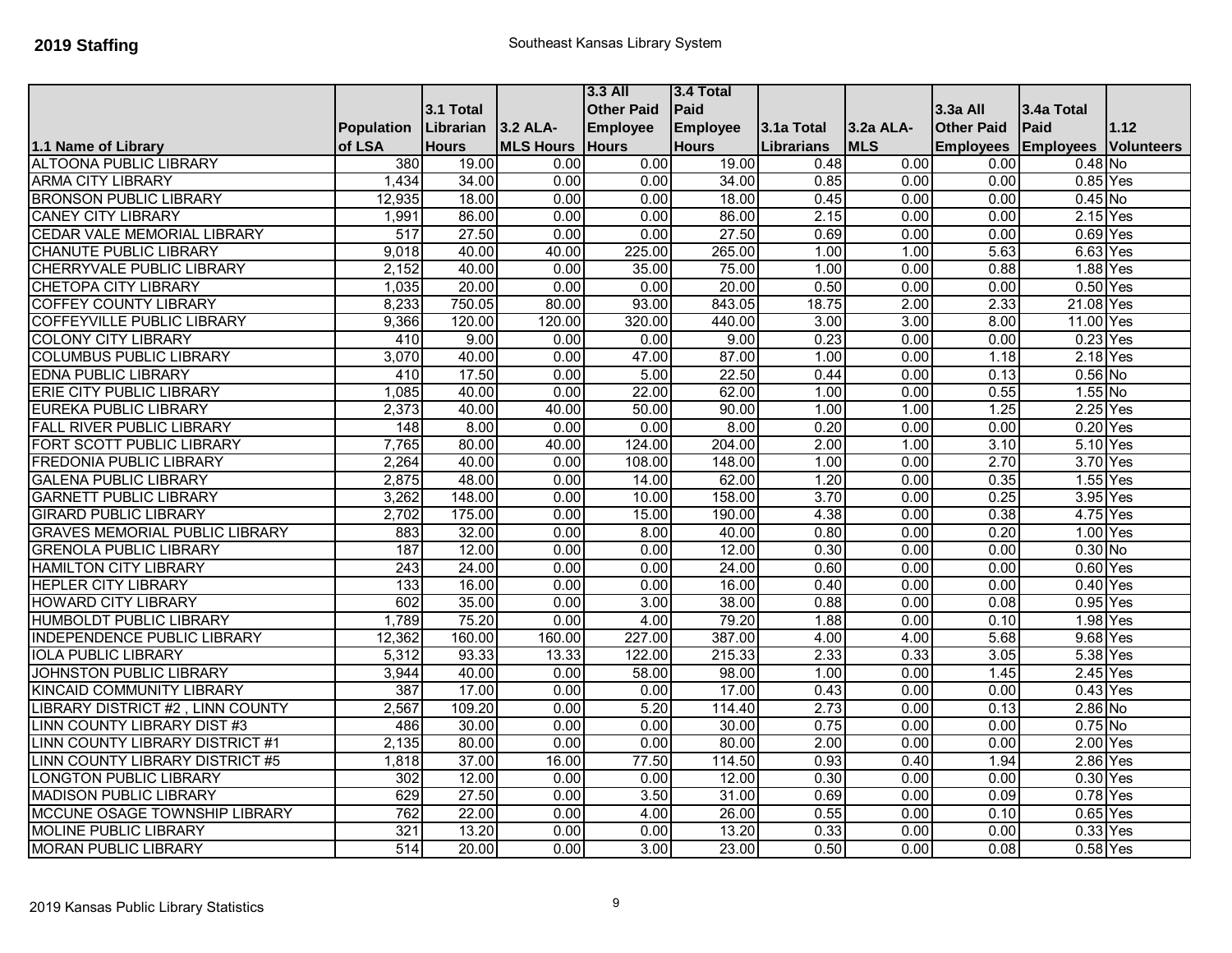| MOUND CITY/LINN COUNTY DIST. #4        | 2,057  | 164.00 | 0.00  | 0.00   | 164.00 | 4.10 | 0.00 | 0.00 | 4.10 No    |           |
|----------------------------------------|--------|--------|-------|--------|--------|------|------|------|------------|-----------|
| <b>IMOUND VALLEY LIBRARY</b>           | 375    | 30.00  | 0.00  | 0.00   | 30.00  | 0.75 | 0.00 | 0.00 | $0.75$ Yes |           |
| INEODESHA/W.A. RANKIN MEMORIAL         | 2,310  | 121.50 | 0.00  | 8.00   | 129.50 | 3.04 | 0.00 | 0.20 | $3.24$ Yes |           |
| <b>IOSWEGO PUBLIC</b>                  | .698   | 32.00  | 0.00  | 15.00  | 47.00  | 0.80 | 0.00 | 0.38 |            | $.18$ Yes |
| <b>IPARSONS PUBLIC LIBRARY</b>         | 9.665  | 40.00  | 0.00  | 231.00 | 271.00 | 1.00 | 0.00 | 5.78 | $6.78$ Yes |           |
| <b>IPITTSBURG PUBLIC LIBRARY</b>       | 20.178 | 360.00 | 80.00 | 334.00 | 694.00 | 9.00 | 2.00 | 8.35 | 17.35 Yes  |           |
| IPRESCOTT CITY LIBRARY                 | 537    | 25.00  | 0.00  | 0.00   | 25.00  | 0.63 | 0.00 | 0.00 | $0.63$ Yes |           |
| <b>ISAVONBURG PUBLIC LIBRARY</b>       | 102    | 13.00  | 0.00  | 3.00   | 16.00  | 0.33 | 0.00 | 0.08 | $0.40$ Yes |           |
| <b>ISEDAN PUBLIC LIBRARY</b>           | .016   | 35.00  | 0.00  | 28.00  | 63.00  | 0.88 | 0.00 | 0.70 |            | 1.58 Yes  |
| ITHAYER FRIDAY READING CLUB CITY LIBRA | 464    | 21.00  | 0.00  | 0.00   | 21.00  | 0.53 | 0.00 | 0.00 | $0.53$ Yes |           |
| ITORONTO PUBLIC LIBRARY                | 267    | 18.00  | 0.00  | 0.00   | 18.00  | 0.45 | 0.00 | 0.00 | $0.45$ Yes |           |
| <b>IWALNUT PUBLIC LIBRARY</b>          | 228    | 12.00  | 0.00  | 0.00   | 12.00  | 0.30 | 0.00 | 0.00 | $0.30$ Yes |           |
| <b>IWEIR PUBLIC LIBRARY</b>            | 639    | 41.00  | 0.00  | 0.00   | 41.00  | 1.03 | 0.00 | 0.00 |            | 1.03 Yes  |
| <b>IYATES CENTER PUBLIC LIBRARY</b>    | .346   | 40.00  | 0.00  | 40.00  | 80.00  | 1.00 | 0.00 | .00  | $2.00$ Yes |           |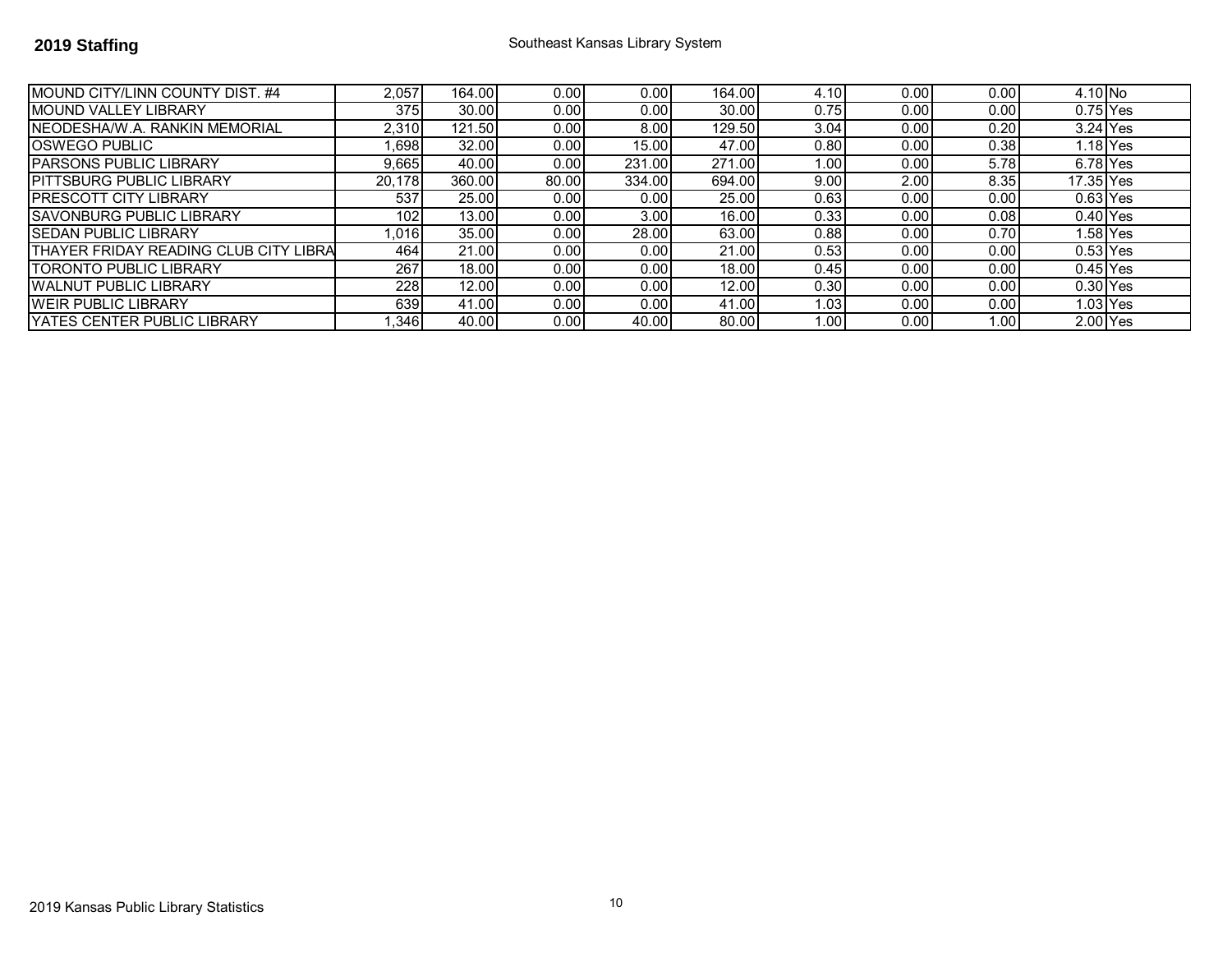|                                           |                   |              |                  | $3.3$ All         | 3.4 Total    |            |            |                   |                  |            |
|-------------------------------------------|-------------------|--------------|------------------|-------------------|--------------|------------|------------|-------------------|------------------|------------|
|                                           |                   | 3.1 Total    |                  | <b>Other Paid</b> | Paid         |            |            | $3.3a$ All        | 3.4a Total       |            |
|                                           | <b>Population</b> | Librarian    | $3.2$ ALA-       | <b>Employee</b>   | Employee     | 3.1a Total | 3.2a ALA-  | <b>Other Paid</b> | Paid             | 1.12       |
| 1.1 Name of Library                       | of LSA            | <b>Hours</b> | <b>MLS Hours</b> | <b>Hours</b>      | <b>Hours</b> | Librarians | <b>MLS</b> | <b>Employees</b>  | <b>Employees</b> | Volunteers |
| <b>BUCKLIN PUBLIC LIBRARY</b>             | 783               | 74.00        | 0.00             | 54.00             | 128.00       | 1.85       | 0.00       | 1.35              | 3.20 Yes         |            |
| <b>CIMARRON CITY LIBRARY</b>              | 2,211             | 95.00        | 0.00             | 77.00             | 172.00       | 2.38       | 0.00       | 1.93              | 4.30 Yes         |            |
| <b>COLDWATER-WILMORE REGIONAL LIBRARY</b> | 1,121             | 45.00        | 35.00            | 0.00              | 45.00        | 1.13       | 0.88       | 0.00              | 1.13 Yes         |            |
| <b>COPELAND PUBLIC LIBRARY</b>            | 298               | 20.00        | 0.00             | 0.00              | 20.00        | 0.50       | 0.00       | 0.00              | $0.50$ Yes       |            |
| <b>DIGHTON/LANE COUNTY LIBRARY</b>        | 1,560             | 64.00        | 0.00             | 0.00              | 64.00        | 1.60       | 0.00       | 0.00              | $1.60$ No        |            |
| <b>DODGE CITY PUBLIC LIBRARY</b>          | 27,329            | 280.00       | 160.00           | 615.00            | 895.00       | 7.00       | 4.00       | 15.38             | 22.38 Yes        |            |
| <b>DUDLEY TOWNSHIP LIBRARY</b>            | 1,599             | 45.00        | 0.00             | 4.50              | 49.50        | 1.13       | 0.00       | 0.11              | 1.24 Yes         |            |
| ELKHART/MORTON COUNTY LIBRARY             | 2,667             | 190.00       | 0.00             | 0.00              | 190.00       | 4.75       | 0.00       | 0.00              | 4.75 Yes         |            |
| <b>FOWLER PUBLIC LIBRARY</b>              | 532               | 27.00        | 0.00             | 2.25              | 29.25        | 0.68       | 0.00       | 0.06              | $0.73$ Yes       |            |
| <b>GRANT COUNTY LIBRARY</b>               | 7,336             | 240.00       | 0.00             | 20.00             | 260.00       | 6.00       | 0.00       | 0.50              | $6.50$ No        |            |
| <b>GREELEY COUNTY PUBLIC LIBRARY</b>      | 1,227             | 36.00        | 0.00             | 50.00             | 86.00        | 0.90       | 0.00       | 1.25              | $2.15$ Yes       |            |
| HAMILTON COUNTY PUBLIC LIBRARY            | 2,607             | 120.00       | 40.00            | 16.00             | 136.00       | 3.00       | 1.00       | 0.40              | 3.40 Yes         |            |
| <b>HANSTON CITY LIBRARY</b>               | 196               | 13.00        | 0.00             | 0.00              | 13.00        | 0.33       | 0.00       | 0.00              | $0.33$ No        |            |
| <b>HASKELL TOWNSHIP LIBRARY</b>           | 1,950             | 40.00        | 0.00             | 52.00             | 92.00        | 1.00       | 0.00       | 1.30              | $2.30$ No        |            |
| <b>JETMORE PUBLIC LIBRARY</b>             | $\overline{822}$  | 45.00        | 0.00             | 5.00              | 50.00        | 1.13       | 0.00       | 0.13              | $1.25$ No        |            |
| <b>KEARNY COUNTY LIBRARY</b>              | 3,943             | 80.00        | 0.00             | 54.00             | 134.00       | 2.00       | 0.00       | 1.35              | 3.35 Yes         |            |
| <b>KINSLEY</b>                            | 1,376             | 82.00        | 0.00             | 0.00              | 82.00        | 2.05       | 0.00       | 0.00              | 2.05 Yes         |            |
| <b>KISMET PUBLIC LIBRARY</b>              | 2,130             | 30.00        | 0.00             | 10.00             | 40.00        | 0.75       | 0.00       | 0.25              | $1.00$ No        |            |
| <b>IBERAL MEMORIAL LIBRARY</b>            | 19,495            | 320.00       | 40.00            | 190.00            | 510.00       | 8.00       | 1.00       | 4.75              | 12.75 Yes        |            |
| <b>MEADE PUBLIC LIBRARY</b>               | 1,565             | 94.00        | 0.00             | 0.00              | 94.00        | 2.35       | 0.00       | 0.00              | $2.35$ Yes       |            |
| <b>MEADOWLARK LIBRARY/LEWIS</b>           | 522               | 19.00        | 0.00             | 0.00              | 19.00        | 0.48       | 0.00       | 0.00              | $0.48$ No        |            |
| <b>MINNEOLA CITY LIBRARY</b>              | 684               | 39.00        | 0.00             | 0.00              | 39.00        | 0.98       | 0.00       | 0.00              | $0.98$ No        |            |
| MONTEZUMA TOWNSHIP LIBRARY                | 1,541             | 35.00        | 0.00             | 19.00             | 54.00        | 0.88       | 0.00       | 0.48              | 1.35 Yes         |            |
| <b>NESS CITY PUBLIC LIBRARY</b>           | 1,338             | 80.00        | 0.00             | 2.00              | 82.00        | 2.00       | 0.00       | 0.05              | 2.05 Yes         |            |
| PLAINS COMMUNITY LIBRARY                  | 1,446             | 72.00        | 0.00             | 15.00             | 87.00        | 1.80       | 0.00       | 0.38              | 2.18 Yes         |            |
| <b>PROTECTION TOWNSHIP LIBRARY</b>        | 627               | 30.00        | 0.00             | 8.00              | 38.00        | 0.75       | 0.00       | 0.20              | 0.95 Yes         |            |
| <b>RANSOM PUBLIC LIBRARY</b>              | 268               | 21.00        | 0.00             | 0.00              | 21.00        | 0.53       | 0.00       | 0.00              | $0.53$ Yes       |            |
| <b>SCOTT COUNTY LIBRARY</b>               | 4,897             | 95.20        | 0.00             | 61.20             | 156.40       | 2.38       | 0.00       | 1.53              | 3.91 Yes         |            |
| <b>SPEARVILLE TOWNSHIP LIBRARY</b>        | 1,124             | 60.00        | 0.00             | 0.00              | 60.00        | 1.50       | 0.00       | 0.00              | 1.50 Yes         |            |
| <b>STANTON COUNTY PUBLIC LIBRARY</b>      | 1,987             | 50.00        | 0.00             | 147.00            | 197.00       | 1.25       | 0.00       | 3.68              | 4.93 Yes         |            |
| <b>STEVENS COUNTY LIBRARY</b>             | 5,559             | 160.00       | 80.00            | 20.00             | 180.00       | 4.00       | 2.00       | 0.50              | 4.50 Yes         |            |
| <b>WICHITA COUNTY LIBRARY</b>             | 2,105             | 50.00        | 0.00             | 0.00              | 50.00        | 1.25       | 0.00       | 0.00              | 1.25 Yes         |            |